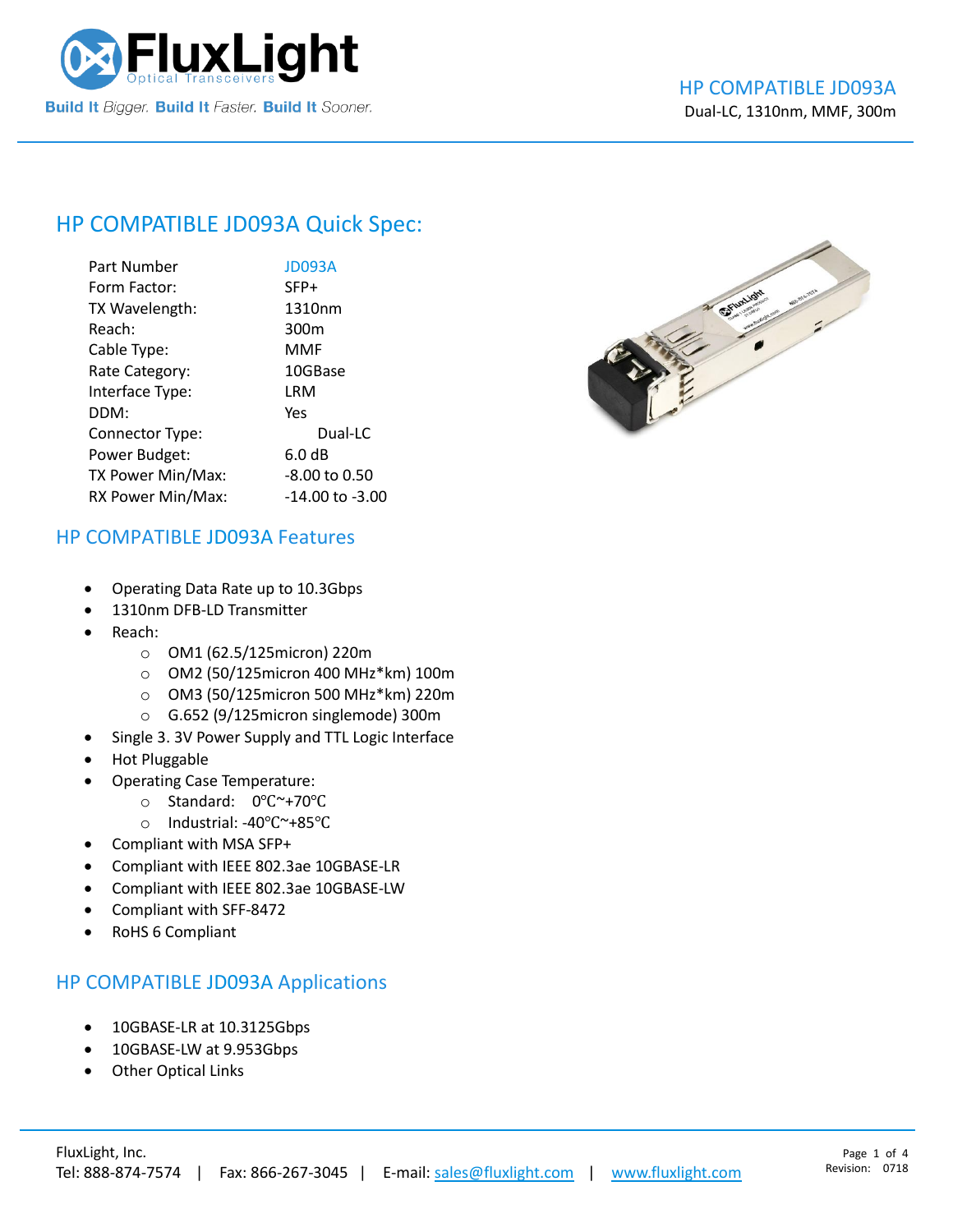

### HP COMPATIBLE [JD093A](https://www.fluxlight.com/) Specification

### Electrical Characteristics (Condition: Ta=TOP)

| <b>Parameter</b>                  | <b>Symbol</b> | Min. | <b>Typ</b> | Max.      | <b>Unit</b> | <b>Notes</b>                          |
|-----------------------------------|---------------|------|------------|-----------|-------------|---------------------------------------|
| <b>CML Inputs(Differential)</b>   | Vin           | 150  |            | 1200      | $mV p-p$    | AC coupled inputs                     |
| <b>Supply Current</b>             | ICC           |      |            | 300       | mA          |                                       |
| Input Impedance (Differential)    | Zin           | 85   | 100        | 115       | ohm         | $\text{Rin} > 100 \text{ kohm } @$ DC |
| Tx_Disable Input Voltage - Low    | VIL           | 0    |            | 0.8       | $\vee$      |                                       |
| Tx_Disable Input Voltage - High   | <b>VIH</b>    | 2.0  |            | 3.45      | $\vee$      |                                       |
| Tx_Fault Output Voltage - Low     | <b>VOL</b>    | 0    |            | 0.5       | v           |                                       |
| Tx_Fault Output Voltage - High    | <b>VOH</b>    | 2.0  |            | $Vcc+0.3$ | $\vee$      |                                       |
| <b>CML Outputs (Differential)</b> | Vout          | 350  |            | 700       | mV pp       | AC coupled outputs                    |
| Output Impedance (Differential)   | Zout          | 85   | 100        | 115       | ohms        |                                       |
| Rx_LOS Output Voltage-Low         | <b>VOL</b>    | 0    |            | 0.5       | $\vee$      |                                       |
| Rx_LOS Output Voltage-High        | <b>VOH</b>    | 2.5  |            |           | v           |                                       |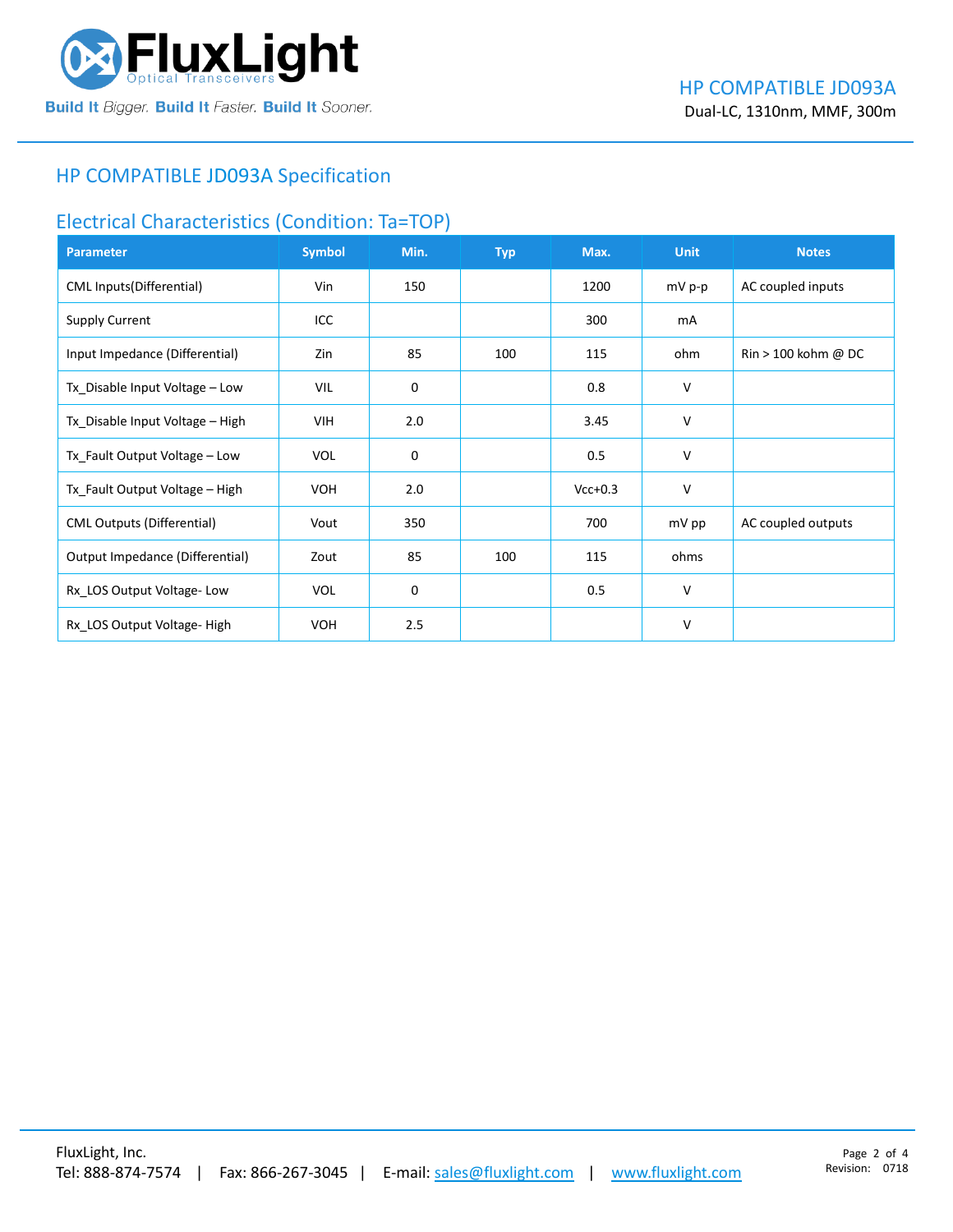

# Optical Characteristics (Condition: Ta=TOP)

| <b>TX</b>                            |         |                    |                          |                          |                          |              |  |
|--------------------------------------|---------|--------------------|--------------------------|--------------------------|--------------------------|--------------|--|
| <b>Parameter</b>                     |         | <b>Symbol</b>      | <b>Min</b>               | <b>Typ</b>               | <b>Max</b>               | <b>Unit</b>  |  |
| Data Rate                            |         |                    | $\blacksquare$           | 10.3                     | $\overline{\phantom{a}}$ | Gb/s         |  |
| 9µm Core Diameter SMF                |         |                    |                          | 10                       |                          | Km           |  |
| Centre wavelength                    |         | λc                 | 1270                     | 1310                     | 1355                     | nm           |  |
| Output Spectral Width(-20dB)         |         | Δλ                 | $\overline{\phantom{a}}$ | $\overline{\phantom{a}}$ | $\mathbf{1}$             | nm           |  |
| Average Output Power                 |         | $P_{\text{out}}$   | -8                       | $\overline{\phantom{m}}$ | $+0.5$                   | dBm          |  |
| <b>Extinction Ratio</b>              |         | ER                 | 3.5                      | $\overline{\phantom{a}}$ | $\overline{\phantom{a}}$ | dB           |  |
| Average Power of OFF Transmitter     |         |                    |                          |                          | $-30$                    | dBm          |  |
| Side Mode Suppression Ratio          |         | SMSR               | 30                       |                          |                          | dB           |  |
| Input Differential Impedance         |         | Zin                | 90                       | 100                      | 110                      | Ω            |  |
| <b>TX Disable</b>                    | Disable |                    | 2.0                      |                          | $Vcc+0.3$                | $\mathsf{V}$ |  |
|                                      | Enable  |                    | 0                        |                          | 0.8                      |              |  |
| Fault<br><b>TX Fault</b>             |         |                    | 2.0                      |                          | $Vcc+0.3$                | $\mathsf{V}$ |  |
|                                      | Normal  |                    | 0                        |                          | $0.8\,$                  |              |  |
| TX Disable Assert Time               |         | $t$ _off           |                          |                          | 10                       | us           |  |
| <b>RX</b>                            |         |                    |                          |                          |                          |              |  |
| <b>Parameter</b>                     |         | <b>Symbol</b>      | Min                      | <b>Typ</b>               | <b>Max</b>               | <b>Unit</b>  |  |
| Center Wavelength                    |         | λс                 | 1260                     |                          | 1565                     | nm           |  |
| Receive Sensitivity                  |         | $P_{in}$           | $\sim$                   | $\sim$                   | $-14$                    | dBm          |  |
| Maximum Input Power                  |         | $P_{MAX}$          | $-3$                     | 0                        | $\blacksquare$           | dBm          |  |
| Signal Detect Threshold-Assertion:   |         | SD <sub>HIGH</sub> | $\blacksquare$           | $\blacksquare$           | $-15$                    | dBm          |  |
| Signal Detect Threshold-Deassertion: |         | SDLOW              | $-25$                    | $\blacksquare$           | ÷,                       | dBm          |  |
| <b>Output Differential Impedance</b> |         | Pin                | 90                       | 100                      | 110                      | Ω            |  |
| Receiver Overload                    |         | Pmax               | 0.5                      |                          |                          | dBm          |  |
| <b>Optical Return Loss</b>           |         | ORL                |                          |                          | $-12$                    | ${\sf dB}$   |  |
| LOS<br>High                          |         | 2.0                |                          |                          | $Vcc+0.3$                | $\mathsf{V}$ |  |
| Low                                  |         | $\pmb{0}$          |                          |                          | $0.8\,$                  |              |  |